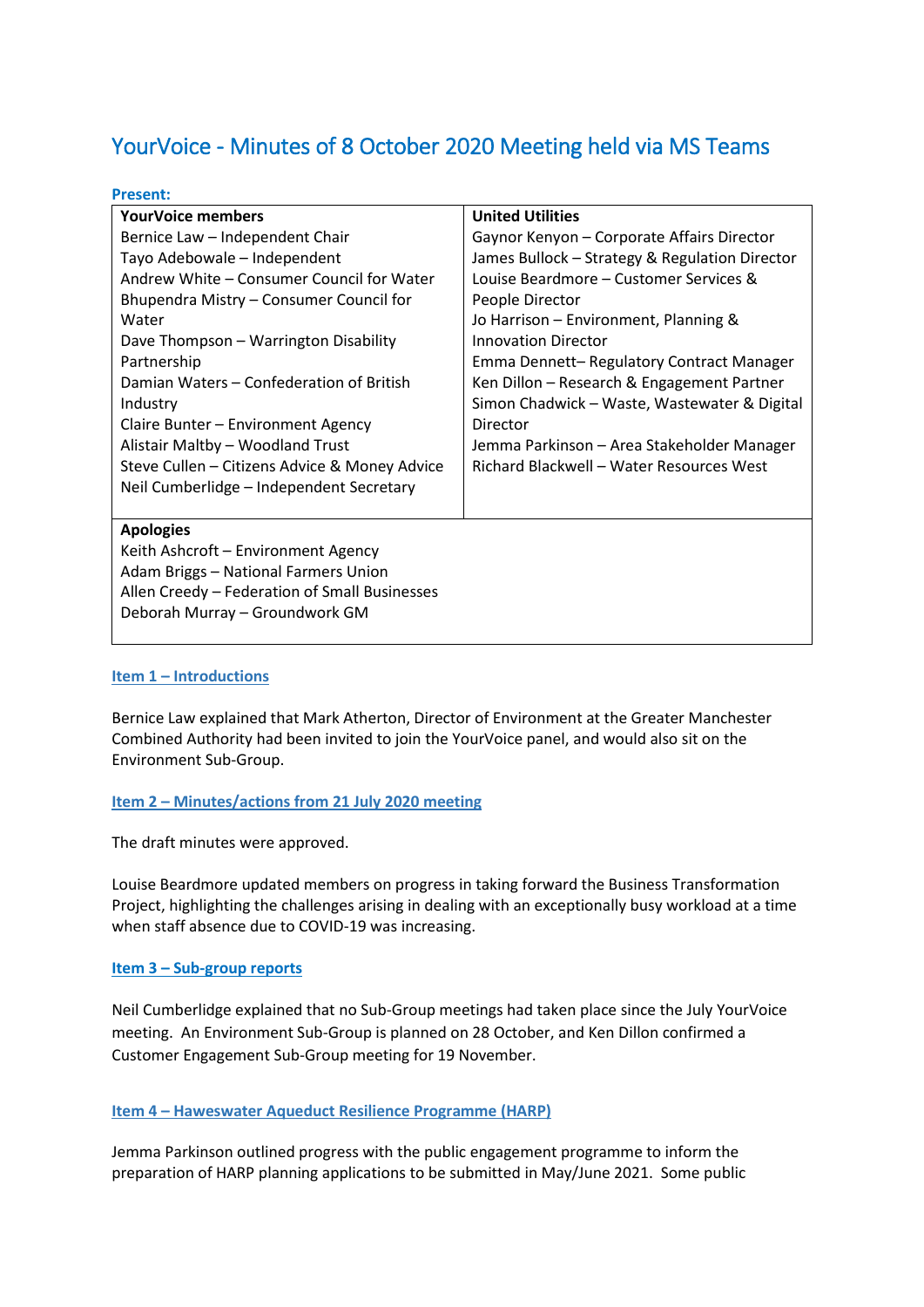meetings had been held before the COVID-19 lockdown but the focus has since been on using digital methods to engage communities affected by the planned remedial works. Around 69% of responses had been supportive of the proposals, with 11% opposing, primarily due to concerns about traffic and highways impacts.

UU was undertaking a detailed analysis of the consultation results, which will inform the design review, development of the Statement of Community Involvement and the phase 2 consultation exercise planned for early 2021.

The following points were raised in discussion:

- The need to take account of the potential impact of the Government's proposed changes to the planning system, including the emphasis on using digital communication platforms.
- The temporary nature of the highways/traffic issues arising from the HARP programme.
- Besides highways/traffic issues, objections had focused on localised impacts including noise and health and safety concerns.

# **Item 5 – Water Resources West**

Richard Blackwell explained his new role leading Water Resources West (WRW), one of five regional partnerships established to align water resource planning activities against a background of very significant changes in national water needs between 2025 and 2050. He outlined proposals for WRW to develop a long term plan between now and 2023, which would sit alongside and be consistent with member water companies' individual Water Resource Management Plans.

Bernice Law outlined her involvement in a customer engagement group established to look at the work of Water Resources South East, which appeared to be more advanced than in the other regions.

The following points were raised in discussion:

- The importance of engaging with water catchment partnerships and other stakeholders in the work of WRW, as well as emphasising the potential wellbeing and other benefits to communities.
- The need for WRW and other regional groups to consider wider water policy issues around leakage reduction and water consumption/management in taking forward their work.

#### **Item 6 – 2019/20 APR review and industry comparative performance**

Emma Dennett outlined the publication of the 2019/20 APR in July, and Ofwat's plans to move the reporting deadline forward to June in 2021. Drawing on analysis of APR information published by other water companies, UU was looking at potential changes to the 2020/21 report to improve the clarity and accessibility of information reported and to demonstrate customer and stakeholder engagement.

An overview was provided comparing water company performance against the new common performance commitments, based on 2019/20 shadow reporting by water companies. It was likely that a more robust comparison exercise will be possible following publication of the 2020/21 APRs.

The following points were raised in discussion: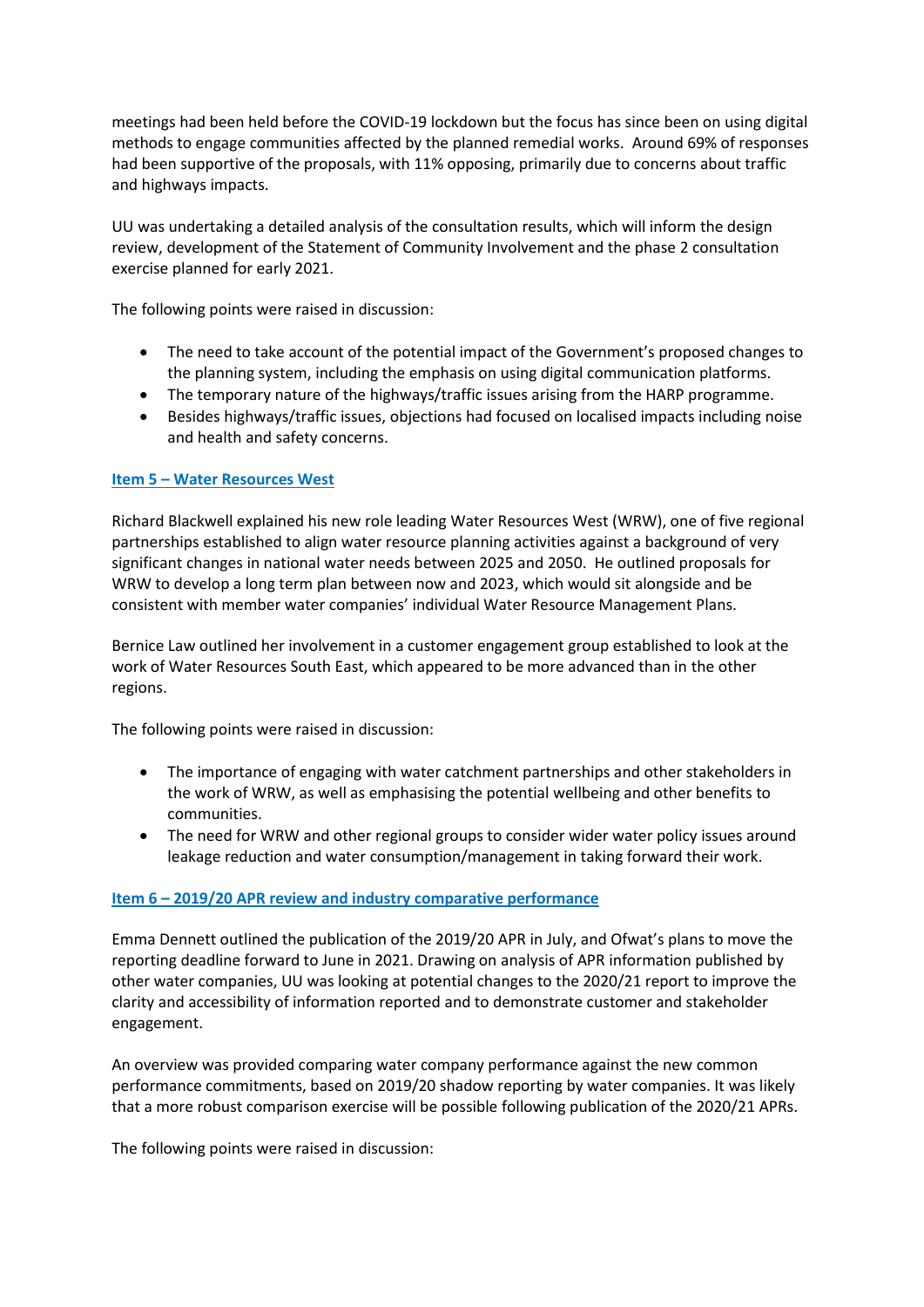- The industry comparison exercise was welcomed, as was the way in which complex information had been presented in a clear and accessible way.
- It would be useful to extend cross-industry comparisons to look at social metrics around affordability and vulnerability.

# **Item 7 – CMA provisional findings**

James Bullock outlined the CMA's provisional findings on the appeals by four water companies against Ofwat's final PR19 determinations. The main outcome was to change the cost of capital allowance, cost sharing rates, high gearing penalties and ODI incentives in favour of the appellant water companies. The CMA was not, however, proposing to change Ofwat's approach to cost assessment, target setting and customer engagement.

The CMA decision will have no direct impact on UU or other non-appellant water companies, and leaves the appellant companies still with significant funding gaps for their 2020-25 business plans. Ofwat would not be bound by the CMA decision in future price reporting rounds but it is likely to influence future thinking.

Comments on the provisional CMA findings had been invited, prior to the final decision being published in December 2020. Andrew White explained that CCW will focus on the cost of capital issue in its comments, challenging the CMA reasoning about increased allowances being necessary to attract and sustain investment in water companies.

# **Item 8 – Quarterly performance reporting**

Louise Beardmore outlined the impact of the COVID-19 lockdown in increasing domestic water consumption and reducing business use on performance against the new Per Capita Consumption customer metric. Campaigns were in hand to target customers using large amounts of water, along with plans to introduce a shadow metering programme.

Simon Chadwick focused on the five water and wastewater measures which are showing as 'Red'. He explained that a number of metrics were showing forecasts below target, based on the expectation of seasonal influences, and this reflects a high degree of caution for early results, pending future validation.

The following points were raised in discussion:

- The need for UU to consider the potential impact of increased water consumption following COVID-19 lockdown on support packages for customers struggling to pay water bills.
- The potential for the monitoring of Treatment Works Compliance to be distorted by the timing of discharges and post-COVID changes in domestic and commercial waste water patterns.

#### **Item 9 – Any other business**

#### **a. Terms of reference**

Bernice Law explained that an Ofwat/CCG Chairs meeting was planned on 8 December to discuss future customer engagement, following which revised ToR for the main YourVoice panel would be produced.

**b. Social mobility**